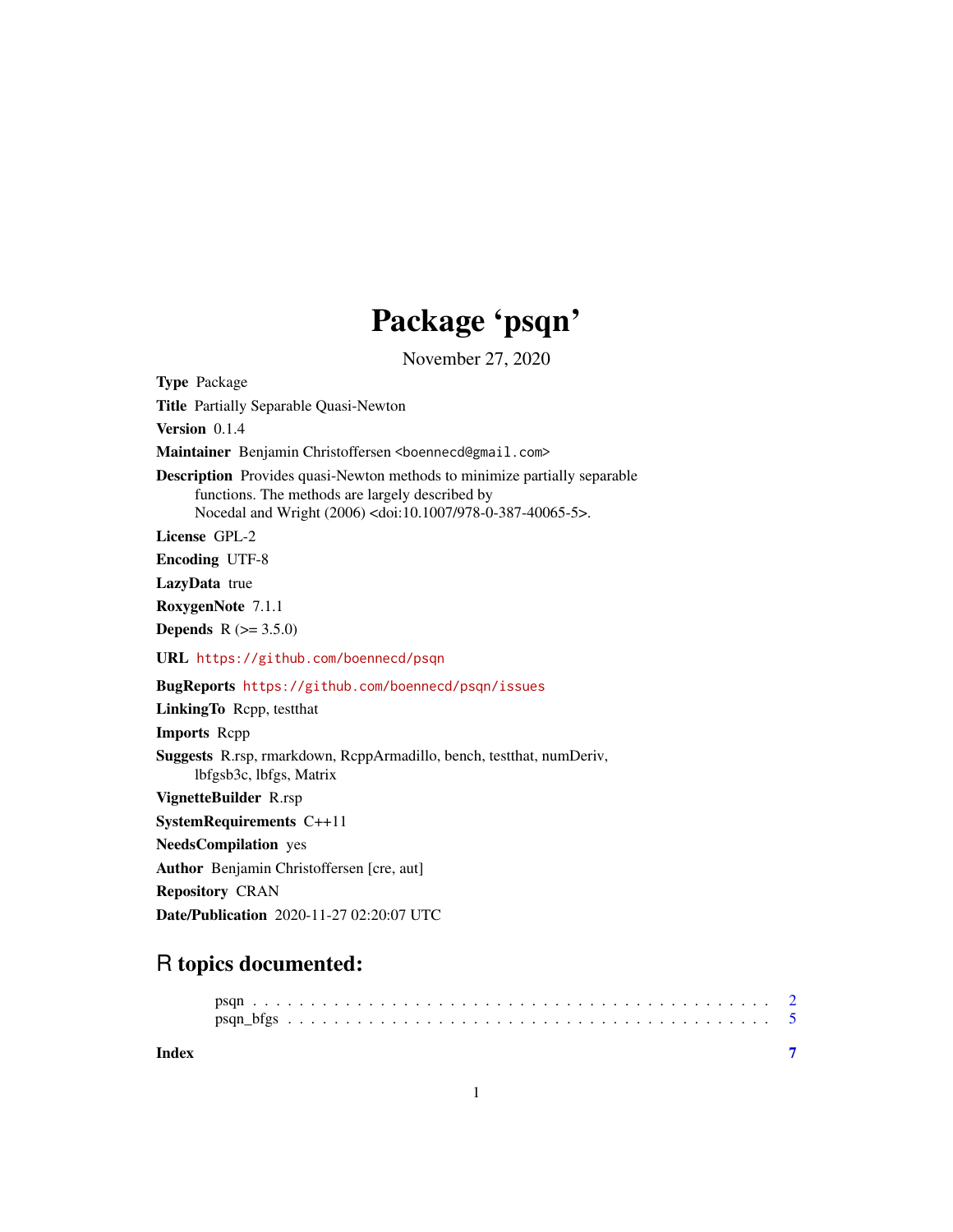### <span id="page-1-1"></span><span id="page-1-0"></span>Description

Optimization method for specially structured partially separable functions.

#### Usage

```
psqn(
  par,
  fn,
  n_ele_func,
  rel\_eps = 1e-08,
  max_it = 100L,n_threads = 1L,
  c1 = 1e-04,
  c2 = 0.9,
  use_bfgs = TRUE,
  trace = \theta L,
  cg\_tol = 0.5,
  strong_wolfe = TRUE,
  env = NULL,max_{c} = \theta L,
  pre_method = 1L
)
```
#### Arguments

| par          | Initial values for the parameters. It is a concatenated vector of the global param-<br>eters and all the private parameters.            |
|--------------|-----------------------------------------------------------------------------------------------------------------------------------------|
| fn           | Function to compute the element functions and their derivatives. Each call com-<br>putes on element function. See the examples section. |
| n_ele_func   | Number of element functions.                                                                                                            |
| rel_eps      | Relative convergence threshold.                                                                                                         |
| $max_it$     | Maximum number of iterations.                                                                                                           |
| n_threads    | Number of threads to use.                                                                                                               |
| c1, c2       | Thresholds for the Wolfe condition.                                                                                                     |
| use_bfgs     | Logical for whether to use BFGS updates or SR1 updates.                                                                                 |
| trace        | Integer where larger values gives more information during the optimization.                                                             |
| cg_tol       | Threshold for the conjugate gradient method.                                                                                            |
| strong_wolfe | TRUE if the strong Wolfe condition should be used.                                                                                      |
| env          | Environment to evaluate fn in. NULL yields the global environment.                                                                      |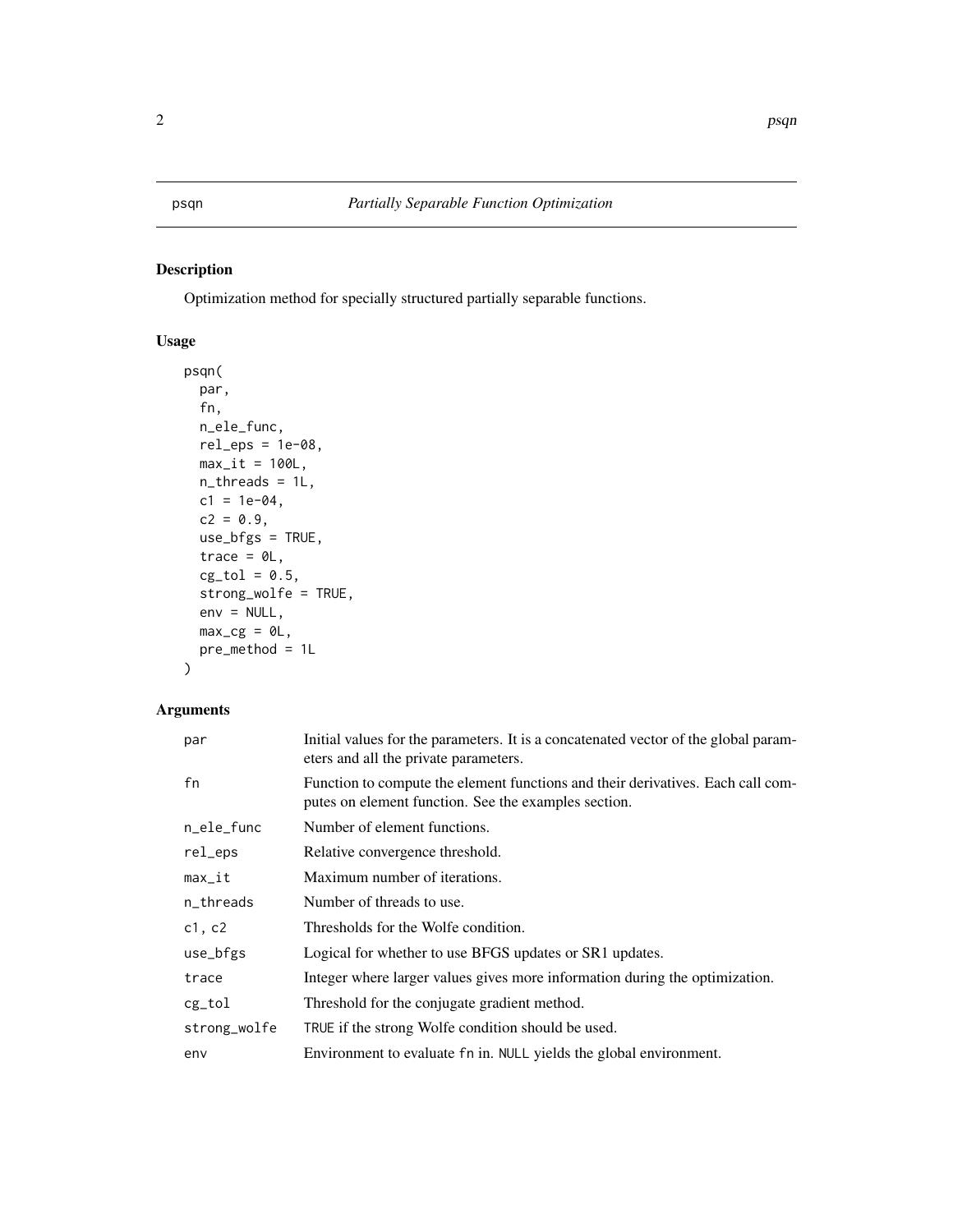| max_cg     | maximum number of conjugate gradient iterations in each iteration. Use zero if<br>there should not be a limit.                    |
|------------|-----------------------------------------------------------------------------------------------------------------------------------|
| pre_method | preconditioning method in conjugate gradient method. zero yields no precondi-<br>tioning and one yields diagonal preconditioning. |

#### Details

The function follows the method described by Nocedal and Wright (2006) and mainly what is described in Section 7.4. Details are provided in the psqn vignette. See vignette ("psqn", package  $=$  "psqn").

The partially separable function we consider are special in that the function to be minimized is a sum of so-called element functions which only depend on few shared (global) parameters and some private parameters which are particular to each element function.

The optimization function is also available in C++ as a header-only library. Using C++ may reduce the computation time substantially. See the vignette in the package for examples.

#### Value

An object with the following elements:

| par         | the estimated global and private parameters.                                                                                                                                                                                                                      |
|-------------|-------------------------------------------------------------------------------------------------------------------------------------------------------------------------------------------------------------------------------------------------------------------|
| value       | function value at par.                                                                                                                                                                                                                                            |
| info        | information code. 0 implies convergence. -1 implies that the maximum number<br>iterations is reached. -2 implies that the conjugate gradient method failed. -<br>3 implies that the line search failed. -4 implies that the user interrupted the<br>optimization. |
| counts      | An integer vector with the number of function evaluations, gradient evaluations,<br>and the number of conjugate gradient iterations.                                                                                                                              |
| convergence | TRUE if $info == 0$ .                                                                                                                                                                                                                                             |

#### References

Nocedal, J. and Wright, S. J. (2006). *Numerical Optimization* (2nd ed.). Springer.

#### Examples

```
# example with inner problem in a Taylor approximation for a mixed GLMM as
# in the vignette
# assign model parameters, number of random effects, and fixed effects
q <- 2 # number of private parameters per cluster
p <- 1 # number of global parameters
beta \leq sqrt((1:p) / sum(1:p))Sigma \leftarrow diag(q)
# simulate a data set
set.seed(66608927)
n_clusters <- 20L # number of clusters
sim_dat <- replicate(n_clusters, {
```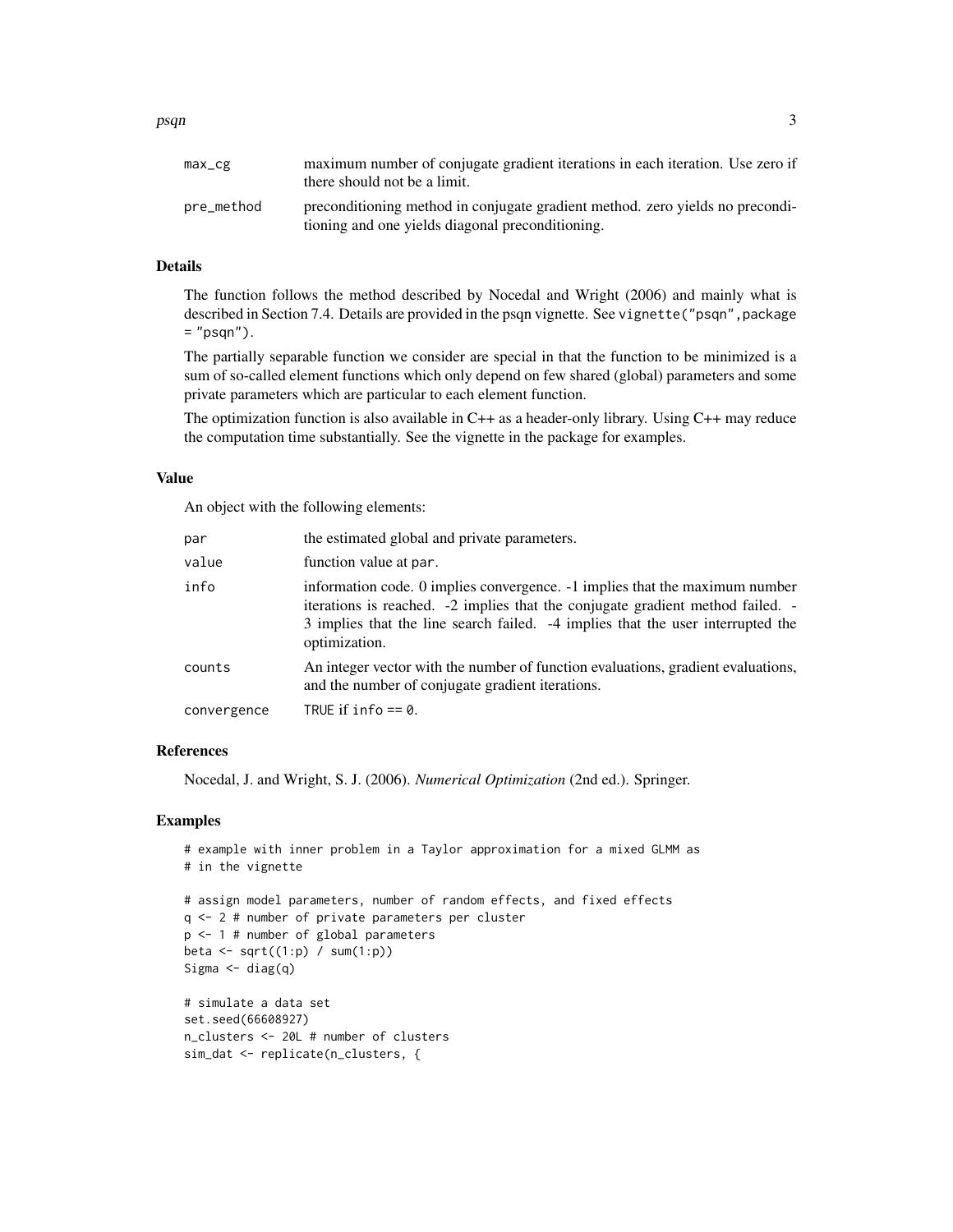```
n_members <- sample.int(8L, 1L) + 2L
  X \le matrix(runif(p * n_members, -sqrt(6 / 2), sqrt(6 / 2)),
              p)
  u <- drop(rnorm(q) %*% chol(Sigma))
  Z \le matrix(runif(q * n_members, -sqrt(6 / 2 / q), sqrt(6 / 2 / q)),
              q)
  eta <- drop(beta %*% X + u %*% Z)
  y \le - as.numeric((1 + exp(-eta))^(-1) > runif(n_members))
  list(X = X, Z = Z, y = y, u = u, Sigma_inv = solve(Sigma))
}, simplify = FALSE)
# evalutes the negative log integrand.
#
# Args:
# i cluster/element function index.
# par the global and private parameter for this cluster. It has length
# zero if the number of parameters is requested. That is, a 2D integer
# vector the number of global parameters as the first element and the
# number of private parameters as the second element.
# comp_grad logical for whether to compute the gradient.
r_func <- function(i, par, comp_grad){
  dat <- sim_dat[[i]]
  X \leftarrow \text{dat$X}Z \leftarrow \text{dat$Z}if(length(par) < 1)
    # requested the dimension of the parameter
    return(c(global_dim = NROW(dat$X), private_dim = NROW(dat$Z)))
  y <- dat$y
  Sigma_inv <- dat$Sigma_inv
  beta \le par[1:p]uhat \le par[1:q + p]
  eta <- drop(beta %*% X + uhat %*% Z)
  exp_eta <- exp(eta)
  out \le -sum(y * eta) + sum(log(1 + exp_eta)) +
    sum(uhat * (Sigma_inv %*% uhat)) / 2
  if(comp_grad){
    d_eta <- -y + exp_eta / (1 + exp_eta)
    grad <- c(X %*% d_eta,
              Z %*% d_eta + dat$Sigma_inv %*% uhat)
   attr(out, "grad") <- grad
  }
  out
}
# optimize the log integrand
res \leq psqn(par = rep(0, p + q * n_clusters), fn = r_func,
            n_ele_func = n_clusters)
```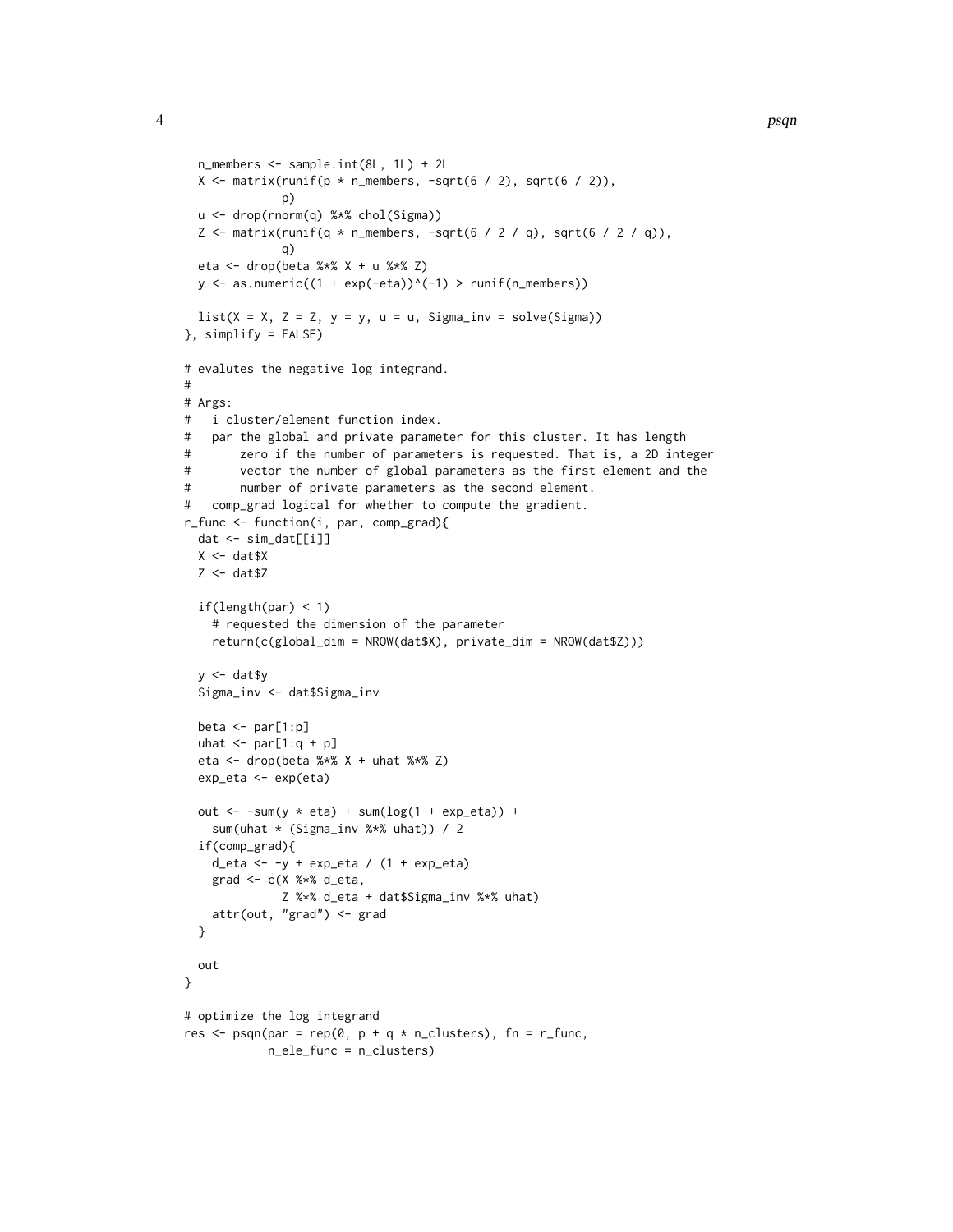#### <span id="page-4-0"></span>psqn\_bfgs 5

```
head(res$par, p) \qquad \qquad # the estimated global parameters
tail(res$par, n_clusters * q) # the estimated private parameters
# compare with
beta
c(sapply(sim_dat, "[[", "u"))
```
psqn\_bfgs *BFGS Implementation Used Internally in the psqn Package*

#### Description

The method seems to mainly differ from [optim](#page-0-0) by the line search method. This version uses the interpolation method with a zoom phase using cubic interpolation as described by Nocedal and Wright (2006).

#### Usage

```
psqn_bfgs(
 par,
  fn,
  gr,
 rel\_eps = 1e-08,
 max_i t = 100L,
 c1 = 1e-04,
  c2 = 0.9,
  trace = 0L,
  env = NULL)
```
#### Arguments

| par            | Initial values for the parameters.                                               |
|----------------|----------------------------------------------------------------------------------|
| fn             | Function to evaluate the function to be minimized.                               |
| gr             | Gradient of fn. Should return the function value as an attribute called "value". |
| rel_eps        | Relative convergence threshold.                                                  |
| $max_it$       | Maximum number of iterations.                                                    |
| c1             | Thresholds for the Wolfe condition.                                              |
| c <sub>2</sub> | Thresholds for the Wolfe condition.                                              |
| trace          | Integer where larger values gives more information during the optimization.      |
| env            | Environment to evaluate fn and gr in. NULL yields the global environment.        |

#### Value

An object like the object returned by [psqn](#page-1-1).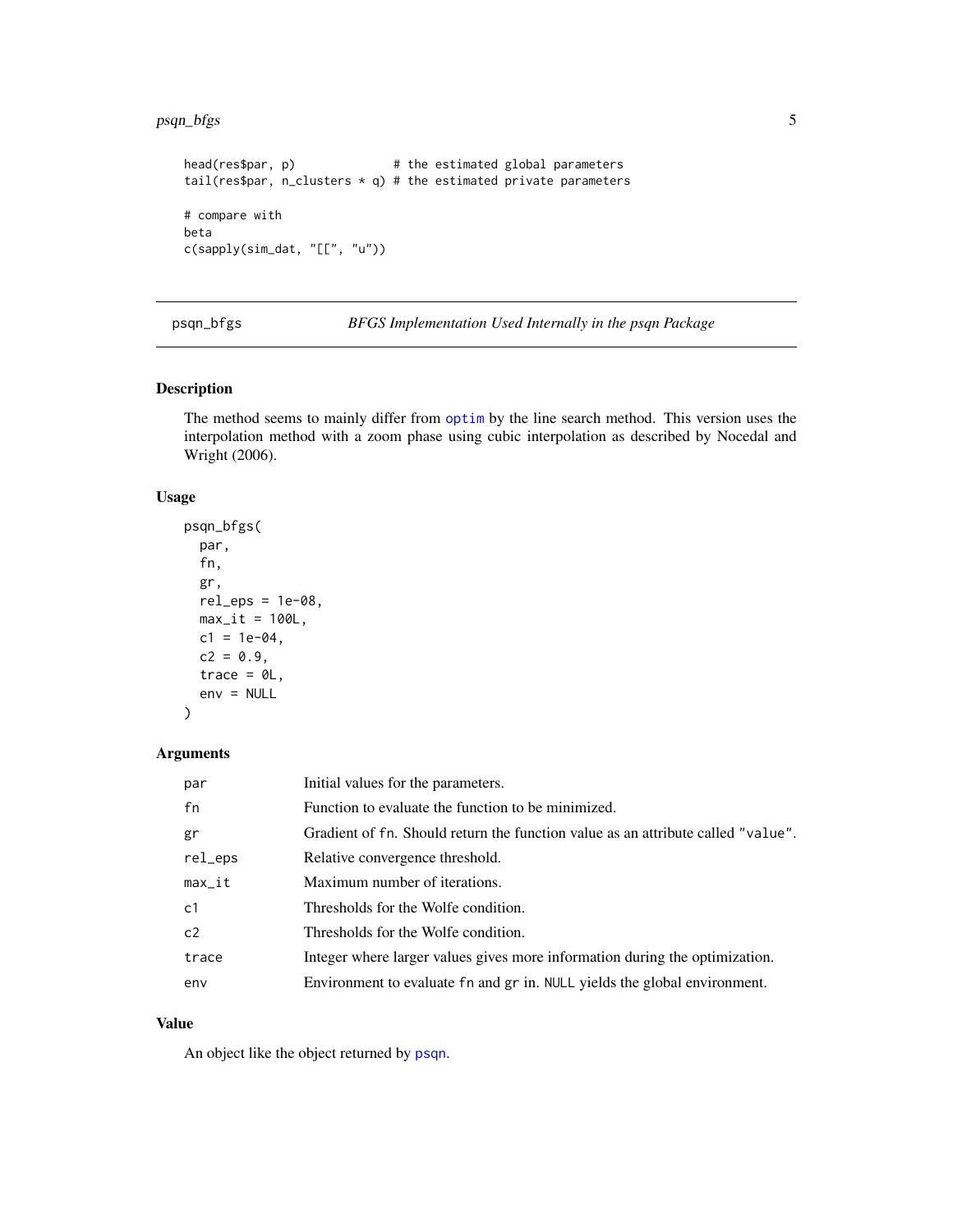#### References

Nocedal, J. and Wright, S. J. (2006). *Numerical Optimization* (2nd ed.). Springer.

#### Examples

```
# declare function and gradient from the example from help(optim)
fn \leq function(x) {
 x1 \leftarrow x[1]x2 < - x[2]100 \times (x2 - x1 \times x1)^2 + (1 - x1)^2}
gr <- function(x) {
 x1 \leftarrow x[1]x2 < - x[2]c(-400 \times x1 \times (x2 - x1 \times x1) - 2 \times (1 - x1),200 \star (x2 - x1 \star x1))
}
# we need a different function for the method in this package
gr_psqn <- function(x) {
 x1 \leftarrow x[1]x2 < - x[2]out <- c(-400 * x1 * (x2 - x1 * x1) - 2 * (1 - x1),
            200 \star (x2 - x1 \star x1))
  attr(out, "value") <- 100 * (x2 - x1 * x1)^2 + (1 - x1)^2
  out
}
# we get the same
optim (c(-1.2, 1), fn, gr, method = "BFGS")psqn_bfgs(c(-1.2, 1), fn, gr_psqn)
# compare the computation time
system.time(replicate(1000,
                       optim (c(-1.2, 1), fn, gr, method = "BFGS"))system.time(replicate(1000,
                       psqn_bfgs(c(-1.2, 1), fn, gr_psqn)))
```